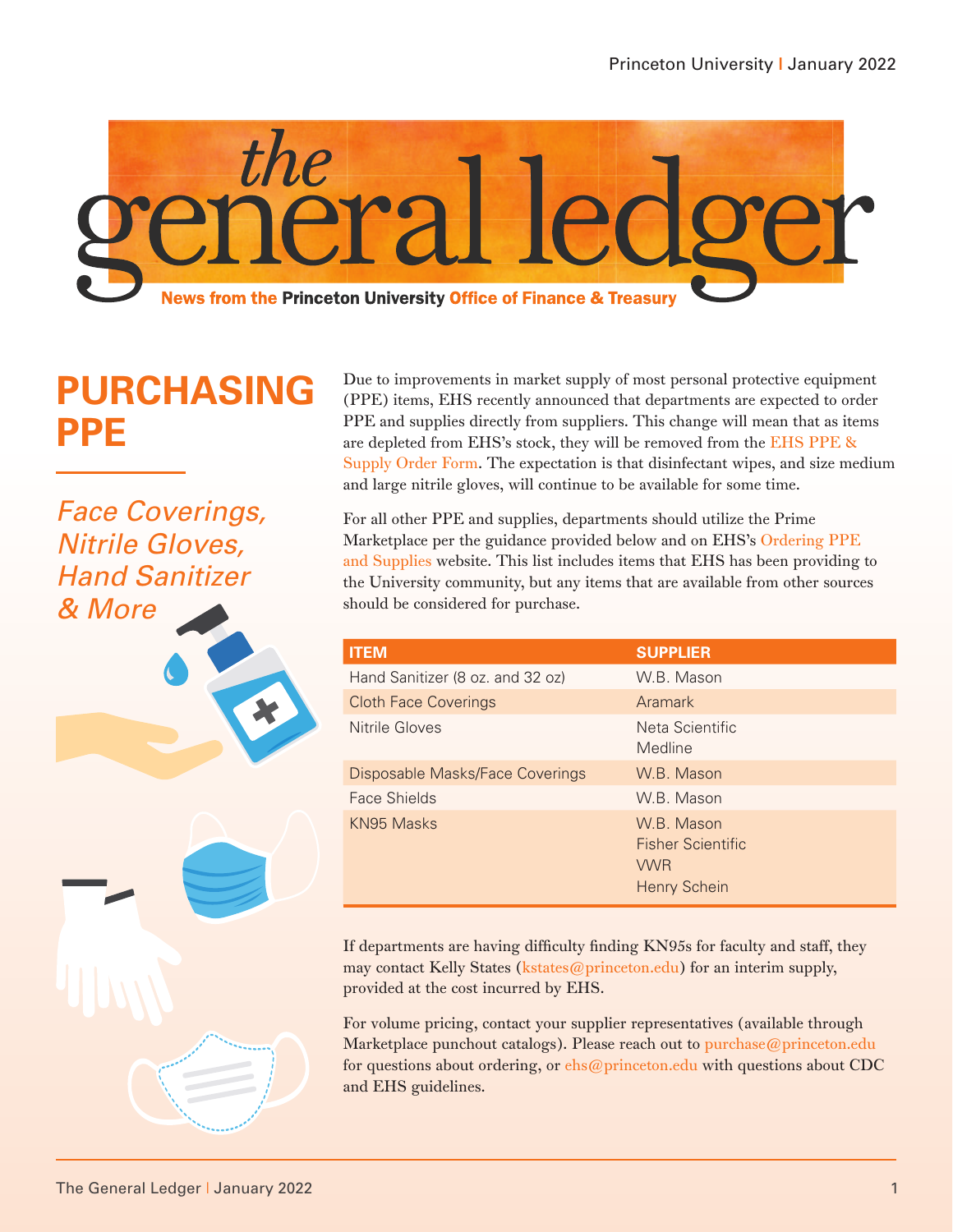# **Troubleshooting Tips for Carts and Requisitions**

### ISSUE: When I submit my cart, the lines do not carry in to the Requisition.

Suggestion: Clear your browser's cookies and restart your browser. You may want to consider using Firefox as your preferred browser in the Marketplace. If that does not work, contact us via the [Finance Inquiry Form](https://princeton.service-now.com/service?id=sc_cat_item&sys_id=a3ac51fbdb62041053d44d8b139619f0) for further assistance and include the following information:

- 1. Whether the issue is for a specific supplier, or all suppliers
- 2. When the issue began
- 3. Cart number(s)
- 4. If another colleague is able to submit a cart on your behalf (to help inform our escalation path)

### ISSUE: I submitted a Requisition that is pending approval, but there is no approver.

### Suggestion:

- 1. In Manage Requisitions, review the Requisition Status to determine if approval is required
- 2. If approval is required, submit a [Prime Financials Access Request Form](https://princeton.service-now.com/service?id=sc_cat_item&sys_id=d97dbe3adbe2809053d44d8b139619c7) to request approval and ChartField access
- 3. After the Prime approver access has been granted, please submit the [Finance Inquiry Form.](https://princeton.service-now.com/service?id=sc_cat_item&sys_id=a3ac51fbdb62041053d44d8b139619f0) Indicate that the approver information has been updated, and to re-route Requisition number "RQ…" through the workflow

### ISSUE: I click the Procurement Work Center tile, but receive an error message.

Suggestion: It is necessary to be assigned the 'Requisition Creator' role to access the Procurement Work Center screen. If you are not assigned the 'Requisition Creator' role and need to create a cart, select the Marketplace Shopper tile from the [Prime Home Page](https://prime.princeton.edu/)



### **Diverse Supplier for Shredding Services**

Procurement Services is pleased to announce a preferred, diverse supplier for document shredding. [Polar](http://www.polarshredding.com/)  [Shredding](http://www.polarshredding.com/), a local veteranowned small business, has provided routine and one-off request services to dozens of departments across the campus since 2019. If your department is interested in using Polar Shredding, please contact service@polarshredding.com to get started.

When creating a requisition, please search for "Telsa Information Systems, Inc., Doing Business As: Polar Shredding" with Supplier Number 0000002260 in the system. For further assistance, please contact finance@princeton.edu.

## **W2 Forms Available by January 31**

Faculty, students and staff who received payroll payments will have a W2 available to them no later than January 31. Printed copies will be mailed, and electronic forms will be available on HR Self Service or TigerHub. To help you better understand the form, Payroll Services will be hosting three information sessions called Understand Your W2 Form, which will answer any questions you may have. To register for an upcoming session, please visit the [Employee](https://fed.princeton.edu/cas/login?service=https%3A%2F%2Fidp.princeton.edu%2Fidp%2FAuthn%2FExternal%3Fconversation%3De8s1&entityId=https%3A%2F%2Fputrain.learn.com)  [Learning Center.](https://fed.princeton.edu/cas/login?service=https%3A%2F%2Fidp.princeton.edu%2Fidp%2FAuthn%2FExternal%3Fconversation%3De8s1&entityId=https%3A%2F%2Fputrain.learn.com)



### **Winter & Spring Training Schedule**

The Office of Finance and Treasury offers training for Princeton's financial systems and processes throughout the year. The winter/spring schedule has been posted to the [Employee Learning](https://fed.princeton.edu/cas/login?service=https%3A%2F%2Fidp.princeton.edu%2Fidp%2FAuthn%2FExternal%3Fconversation%3De9s1&entityId=https%3A%2F%2Fputrain.learn.com)  [Center](https://fed.princeton.edu/cas/login?service=https%3A%2F%2Fidp.princeton.edu%2Fidp%2FAuthn%2FExternal%3Fconversation%3De9s1&entityId=https%3A%2F%2Fputrain.learn.com). There you can view a full course list with descriptions, dates, times, and locations. Click [here](https://fed.princeton.edu/cas/login?service=https%3A%2F%2Fidp.princeton.edu%2Fidp%2FAuthn%2FExternal%3Fconversation%3De10s1&entityId=https%3A%2F%2Fputrain.learn.com) to view or register for upcoming classes.

Please contact [Allison Petito](mailto:apetito%40princeton.edu?subject=Winter%20%26%20Spring%20Training%20Schedule) if you have any questions.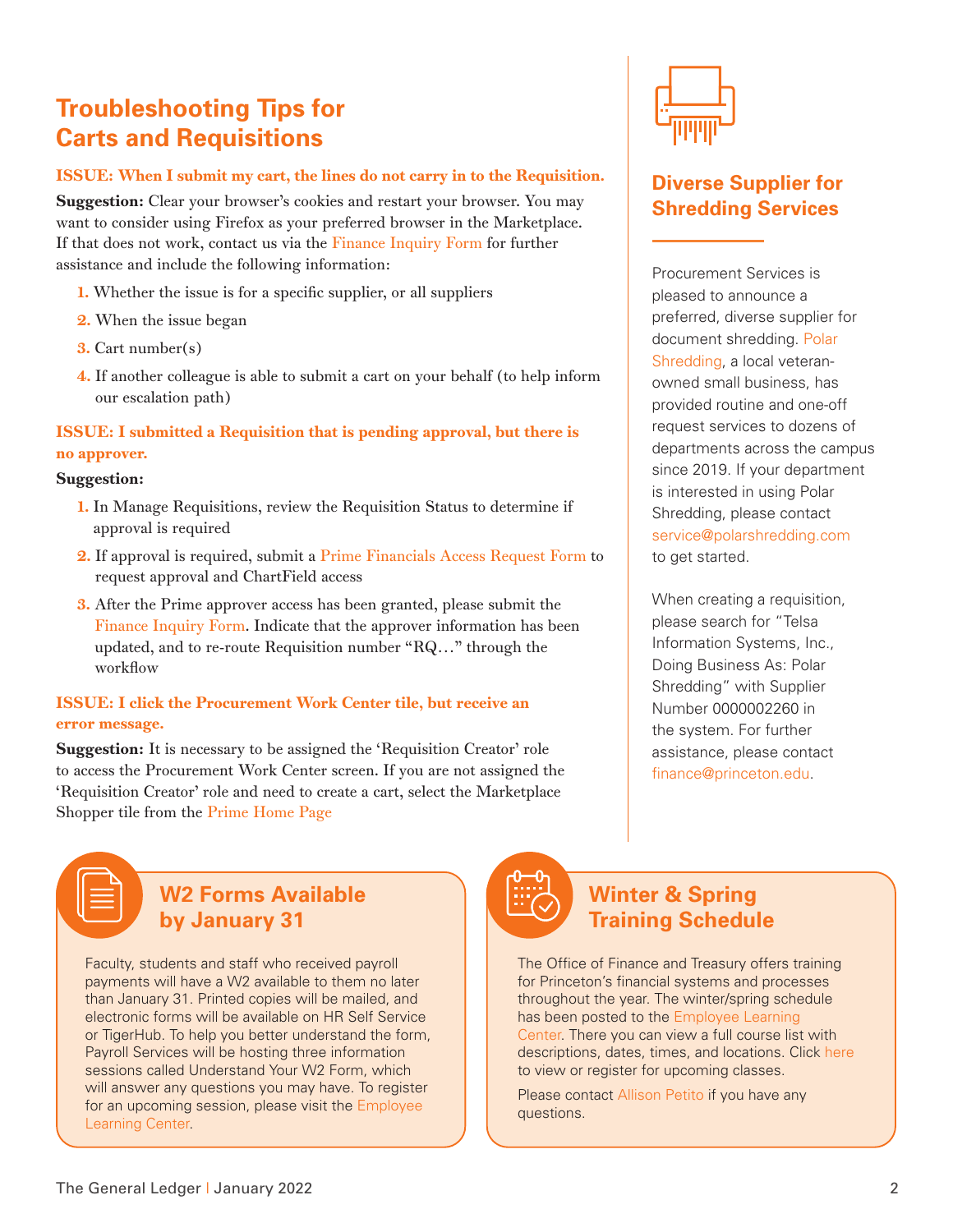# **PEOPLE**

# **MICHELLE THOMAS**

### **POSITION**

In the newly created role of Associate Director for Supplier Diversity, Michelle Thomas serves the University's mission to combat systemic racism by making supplier diversity an integral part of the way it conducts business. The University's supplier diversity working group put together a multi-year plan for which Michelle has oversight and management responsibilities. A critical component, Michelle noted she is "responsible for building robust partnerships with internal stakeholders as well as external partners to foster connections between both parties."

"I am excited to have transitioned into this inaugural role, as I have the opportunity to pave the way to establish a more diverse supplier base, which not only benefits the University by encouraging new and innovative products and services, but helps with overall economic growth as many diverse suppliers are smaller, newer businesses." Michelle looks forward to developing and executing strategies that champion and advance the case for diverse suppliers across Princeton's procurement needs. In addition to advancing Princeton's procurement initiatives, Michelle plans to promote supplier development, which not only teaches diverse suppliers how to engage with the University, but helps build their business capabilities overall.

In reflecting on her role, Michelle shared, "Supplier diversity has always been a passion of mine. In prior roles, I have seen the impact of similar programs

by hearing the stories of affected suppliers and what these procurement opportunities mean for their business. Diverse firms tend to hire a diverse workforce, enabling growth for more diverse and inclusive communities."

#### **PRIOR TO PRINCETON…**

Prior to arriving at Princeton University, Michelle held several administrative roles within the Federal Bureau of Prisons in the Department of Justice. Her most recent position was Contract Specialist where she supported procurement processes for three federal correctional institutions while following the Federal Acquisition Regulation (FAR). In her first role at Princeton, Michelle was hired as Senior Buyer where she had the opportunity to learn the University's procurement practices, and was able to work on impactful projects such as commencement audio and visual (AV) production, chapel audio system replacement, and assorted facilities commodities and services.

#### **WHEN NOT AT WORK…**

As a new mom, Michelle says her little guy occupies most of her free time! When possible, she also likes to spend time outdoors fishing and hiking with her family. She also plays for a community ensemble at a local community college where she sits with students to fill instrumentation needs, typically as upright bass, or trombone. Lastly, in the pandemic Michelle has gained a love for thrifting and finding new life and homes for items that would typically be thrown away.